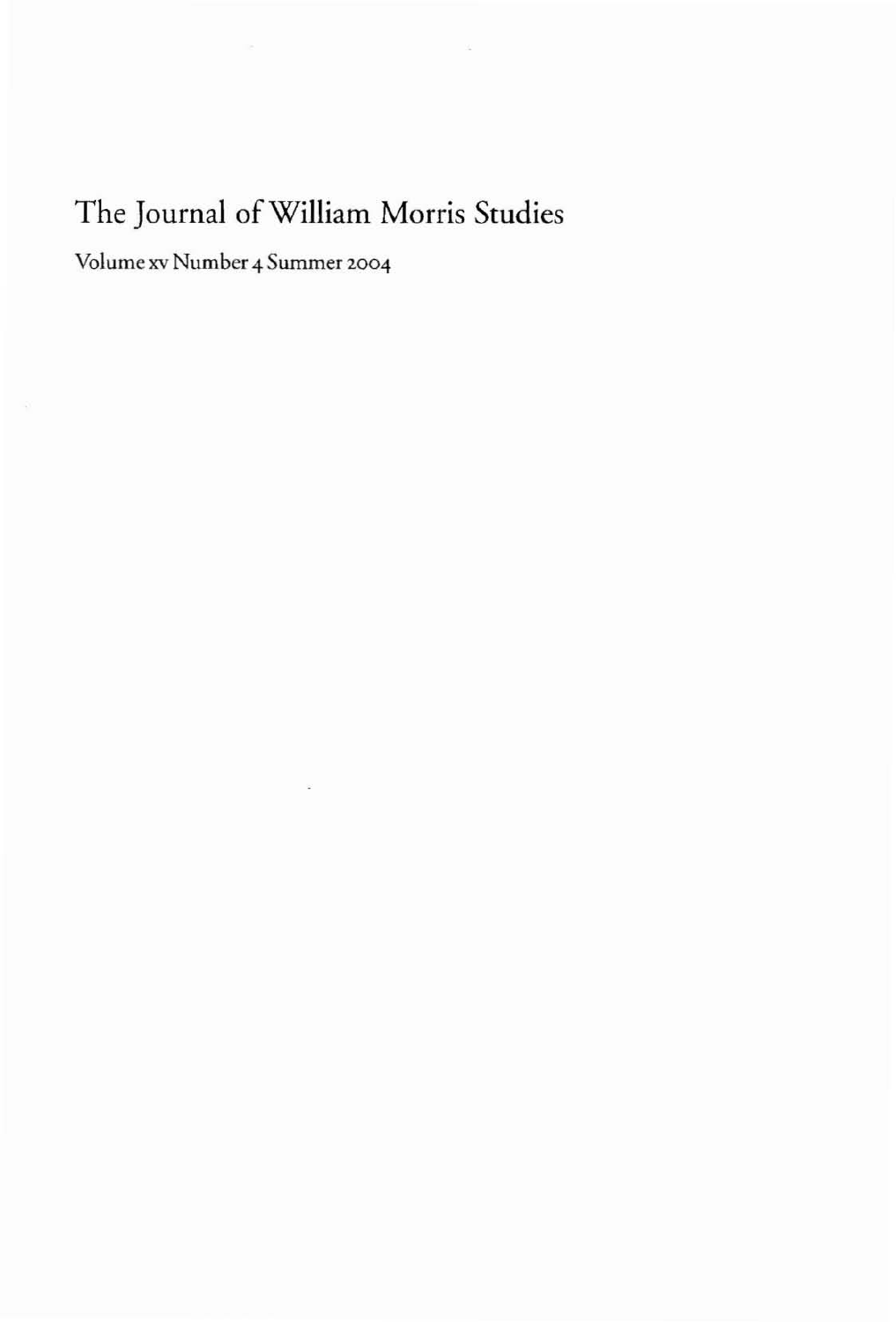## **The Journal of William Morris Studies**

## **Volume xv Number 4 Summer** 2004

SPECIAL ISSUE: MORRIS AND THE BOOK ARTS

 $\bullet$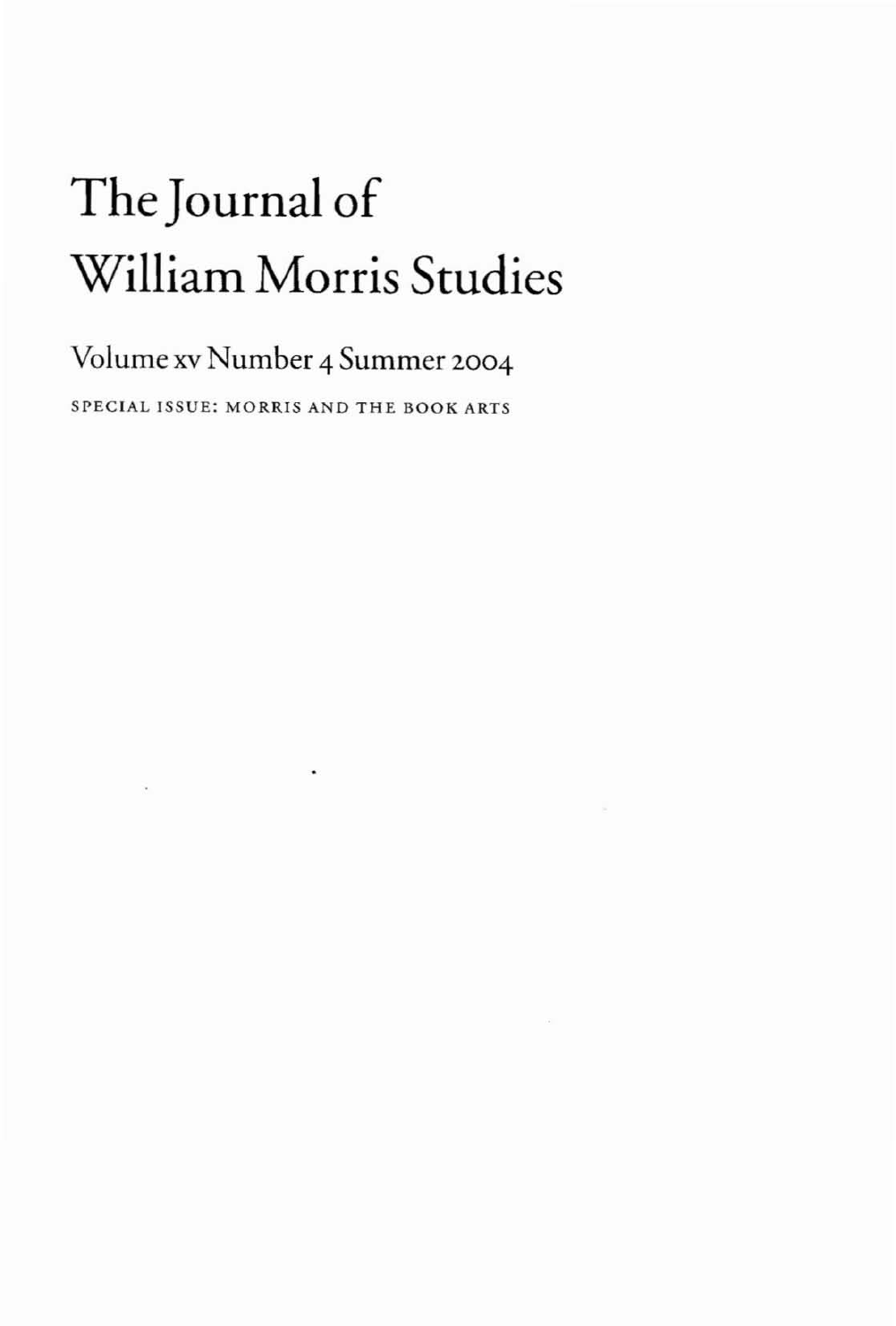Published by the William Morris Society, 2004 Kelmscott House, 26 Upper Mall, Hammersmith, London w6 9TA

ISSN: 0084-0254 Printed by the Short Run Press, Exeter Designed by David Gorman (dagorman2000@yahoo.co.uk) Editor: Rosie Miles (R.Miles@wlv.ac.uk)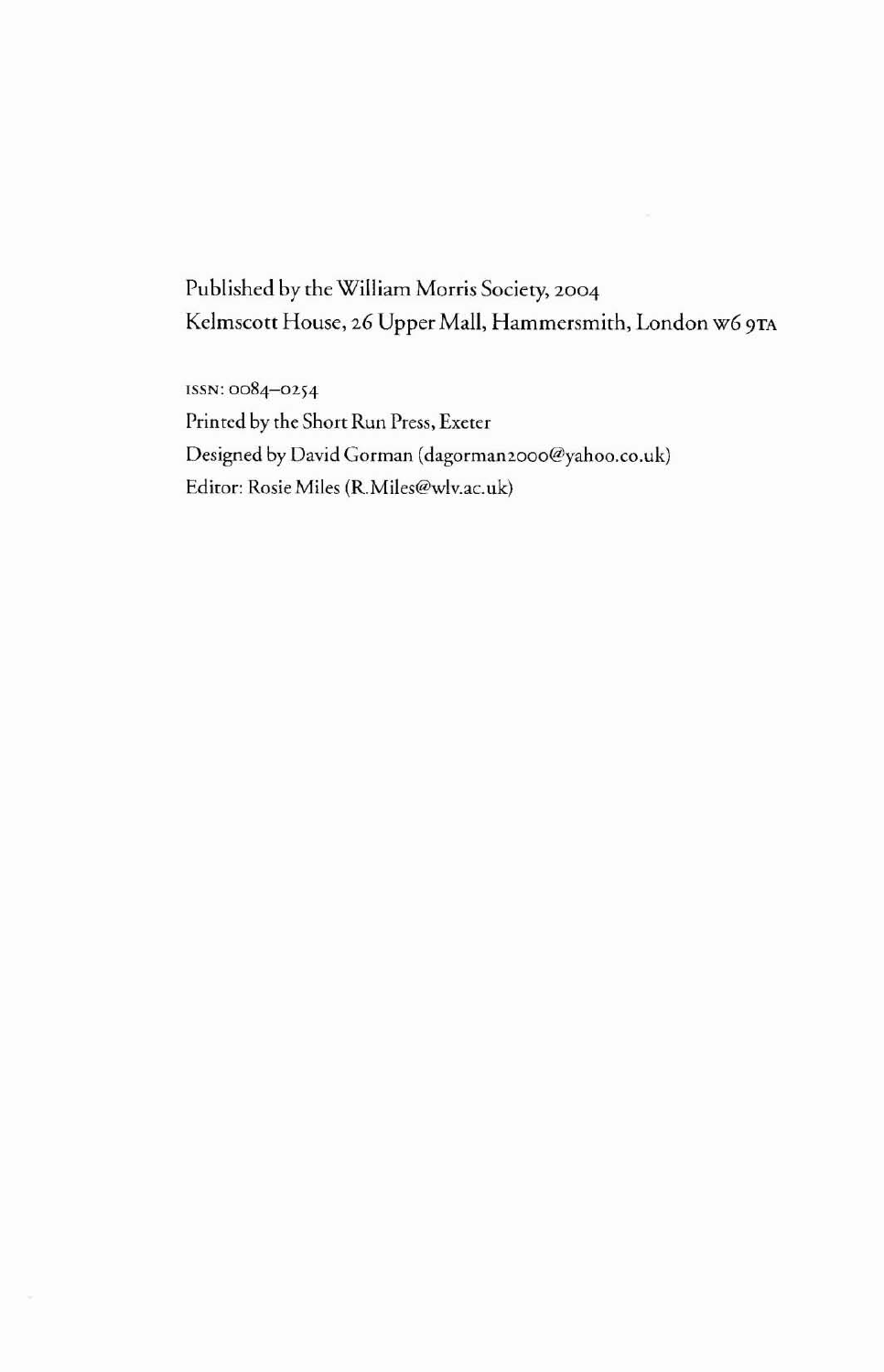## **Contents**

| <b>Editorial and Introduction</b>                                              |
|--------------------------------------------------------------------------------|
| Rosie Miles 7                                                                  |
| Obituary: John Dreyfus                                                         |
| John Smith 12                                                                  |
| Obituary: Norman Talbot                                                        |
| Peter Faulkner 14                                                              |
| Lyric Colour: Pre-Raphaelite Art and Morris's The Defence of Guenevere         |
| Elizabeth Helsinger 16                                                         |
| The Influence of Medieval Illuminated Manuscripts on the Pre-Raphaelites       |
| and the Early Poetry of William Morris                                         |
| Michaela Braesel 41                                                            |
| The Kelmscott Shelley and Material Poetics                                     |
| Damian Judge Rollison 55                                                       |
| A Book Arts Pilgrimage: Arts and Crafts Socialism and the Kelmscott Chaucer    |
| Jessica DeSpain 74                                                             |
| A Note on Burne-Jones's 'Pocket Cathedral' and Ruskin                          |
| Douglas E. Schoenherr 91                                                       |
| Saint Morris: The Last Days of the Kelmscott Press in the Late-Victorian Media |
| Thomas J. Tobin 94                                                             |
| Illustrating Morris: The Work of Jessie King and Maxwell Armfield              |
| Rosie Miles 109                                                                |
| A Postscript to Illustrated Editions of the Works of William Morris in English |
| Robert Coupe 136                                                               |
| Rachel McMasters Miller Hunt as a Collector and Patron of the Arts and Crafts  |
| Mary Catharine Johnsen 143                                                     |
| Colour Plates after 160                                                        |
| William Morris: An Annotated Bibliography 2000–2001                            |
| David & Sheila Latham i-xii (between 160-161)                                  |